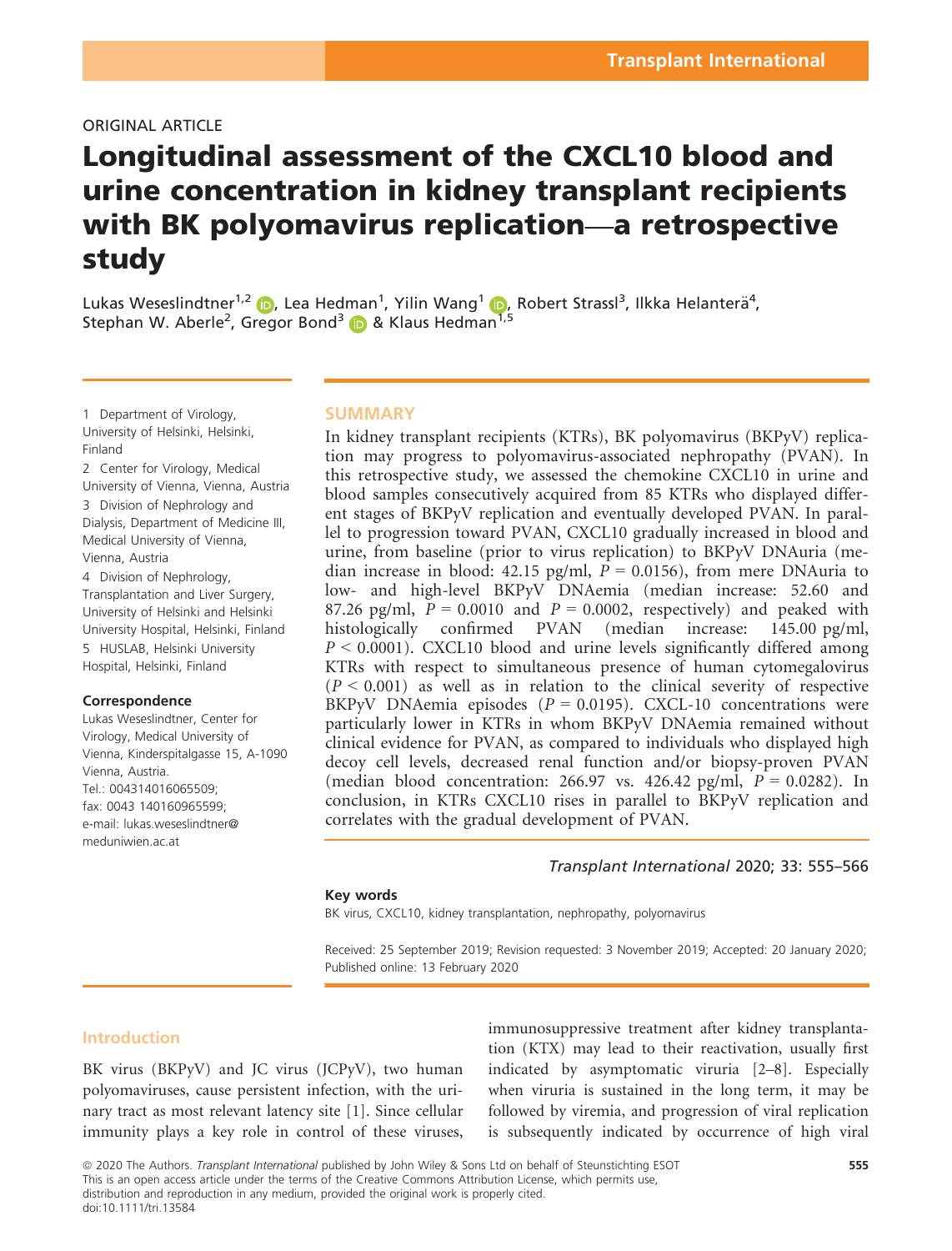loads in urine and blood, which may finally result in significant inflammation, parenchymal injury, and symptomatic disease, termed as polyomavirus-associated nephropathy (PVAN) [2–4,9–12].

Although BKPyV is the main causative agent, JCPyV may also trigger PVAN [5,13]. Quantitative measurement of BKPyV with or without JCPyV DNA in urine and blood is therefore commonly undertaken during the post-transplant surveillance [2,3,14,15]. Additional correlates of clinical progression are emergence of decoy cells in the urinary sediment, an indicator for cytopathic effects due to urothelial cell infection, the detection of viral aggregates by the Haufen test, BKPyV VP1 mRNA as well as histological evidence of viral inclusions, tubular injury, and inflammatory infiltrates [2–4,16–18].

Host factors, as well as viral determinants, account for the complex pathogenesis of PVAN [3,4]. Immune responses, which on one hand, are essential to control viral replication may on the other hand mediate renal injury. In this process, like in all inflammatory processes, chemokines, structurally related, small chemotactic cytokines orchestrate cell–cell signaling and immune cell trafficking [19,20]. Since chemokines shape immune responses against specific pathogens by recruiting particular subsets of leukocytes to the infection site, they play an essential role and may be used as inflammatory biomarkers in viral diseases [21–23].

In this study, we longitudinally assessed levels of CXC-ligand 10 (CXCL10), a chemokine which attracts and activates immune cells with a cytokine profile of T-helper cells Type 1 (Th1), aiming to determine whether CXCL10 correlates with an increase and clinical progression of BKPyV replication [24–26]. Our analysis also included the chemokines CCL8, CXCL16, and CCL20, candidate markers for outcome and severity of human cytomegalovirus (HCMV) infections in solid organ recipients [22,23,27].

# Materials and methods

# Patients and sample acquisition

This retrospective study included pairs of blood and urine samples from a total of 95 KTRs (35 female, 60 male) including controls, who underwent KTX between March 2008 and September 2014. All KTRs underwent virological routine testing which consisted of PCR analyses for BKPyV and JCPyV DNA in urine and blood, collected pairwise on the same day of the post-transplant follow-up, respectively, and HCMV DNA in blood. Eighty-five patients were selected for the study by retrospective review of virological test results and were included when at least one episode of BKPyV DNAemia with DNA loads ≥1000 copies/ml occurred during the post-transplant follow-up. Ten KTRs, who underwent transplantation and post-transplant surveillance during the same time period, served as controls since they lacked any evidence of BKPyV, JCPyV, or HCMV replication (see Table S1). Further information on the immunosuppressive treatment, the schedule of sample acquisition and virological routine testing as well as on the storage of samples is given in Supplemental Material and Methods. Sample collection and storage as well as the whole study protocol was approved by the local ethics committee of Medical University of Vienna, which concluded that no written informed consent from the patients was required (EK1035/2016, EK2064/2016). The study was performed in accordance with the Helsinki Declaration.

# Quantitative PCR

Information on the protocols used for quantitative BKPyV, JCPyV, and HCMV PCR analyses is given in Appendix S1.

# Criteria for grouping patients and selection of samples

Out of the 85 KTRs, who were included in the study because they displayed at least one episode of BKPyV DNAemia, 56 displayed BKPyV DNAemia in the absence of significant JCPyV and HCMV DNAemia. Thirteen KTRs simultaneously developed BKPyV and JCPyV DNAemia (>1000 copies/ml, respectively) and 16 simultaneously developed BKPyV and HCMV DNAemia. Among these groups, there was no significant difference with respect to gender, age, transplant type, donor characteristics, cold ischemia time, delayed graft function, HLA-mismatches, AB0 and HLA-incompatibilities, duration of follow-up and the median time point BKPyV DNAemia occurred (Table S1).

To assess individual CXCL-10 kinetics during progression of BKPyV replication, we retrieved and analyzed 148 specific blood/urine sample pairs, collected from the 56 KTRs with mere BKPyV HCMV DNAemia due to routine testing. These samples specifically fulfilled the inclusion requirement that they had been collected during different stages of BKPyV replication (mean number of sample pairs per patient: 2.64, range: 2–4). As shown in Table 1, these stages were defined as: (i) baseline (before BKPyV detection, with undetectable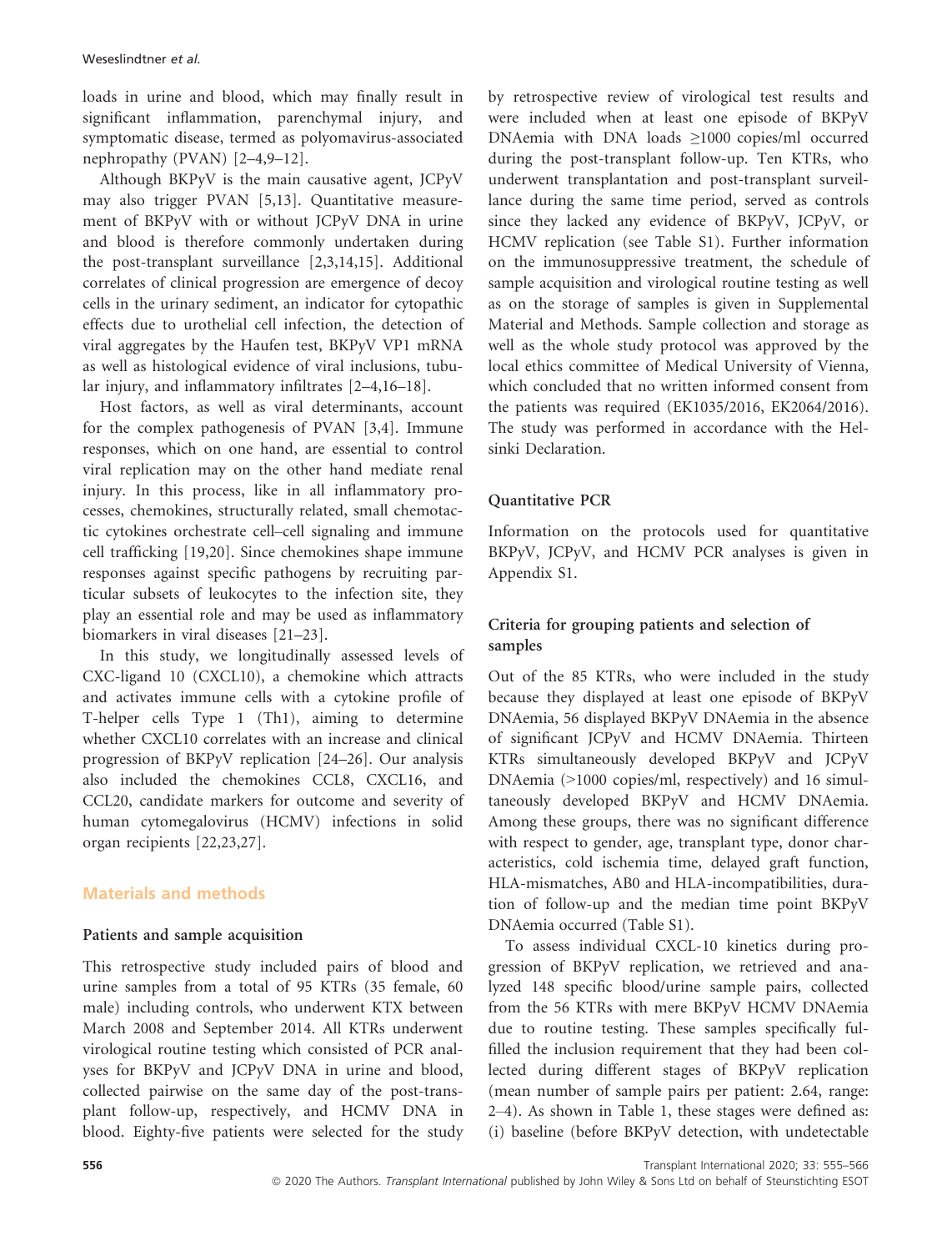BKPyV, JCPyV, and HCMV DNA in urine and blood, no evidence for any other infection nor rejection, normal levels of C-reactive protein and leukocytes, normal urinary cytology, no drop in renal function), (ii) BKPyV detection only in urine (BKPyV DNAuria) but not in blood, (iii) BKPyV DNAuria plus low-level BKPyV DNAemia (blood DNA levels <1000 copies/ml), (iv) BKPyV DNAuria plus BKPyV DNAemia (blood DNA levels ≥1000 copies/ml) but no significant decoy cell levels, (v) BKPyV DNAemia (>1000 copies/ml) together with detection of decoy cell levels >20%, a decrease of  $eGFR \pm histological$  evidence for PVAN. The mean sampling intervals are shown in Table 1. When multiple samples were acquired from one patient during the same stage of BKPyV replication, only the initial sample that fulfilled the respective criteria was selected for the study.

In order to compare chemokine levels among individual patients, the 56 KTRs with mere BKPyV DNAemia were sub-grouped based on the clinical severity of the respective BKPyV DNAemia episode. Although their BKPyV DNA loads exceeded 1000 copies/ml, 9 of the 56 KTRs displayed no significant decoy cell levels (<5%) in urinary sediment during any BKPyV DNAemia episode, renal function remained stable and no biopsy was therefore performed during the entire follow-up. The other 47 KTRs, in contrast, displayed at least one BKPyV DNAemia episode in which significant decoy cell levels (defined as >20%) were concomitantly detected. Of those 47, 23 (48.9%) additionally showed a ≥15% decrease of estimated glomerular filtration rate (eGFR), as compared to the mean of three measurements which immediately preceded the initial occurrence of the respective high-level DNAemia episode (median interval: 41 days, range: 13– 98). In 15 patients, PVAN was confirmed with a renal biopsy obtained within a week before or after blood/urine sampling. In the remaining KTRs, no biopsies were performed within this time period.

In addition to the 47 patients with mere BKPyV DNAemia, all 13 KTRs, who simultaneously displayed high-level BKPyV and JCPyV DNAemia, showed decoy cells >20%. An eGFR decrease occurred in 6 (46.2%) and PVAN was histologically confirmed in 5 of these 13 KTRs.

Histological confirmation of PVAN was based on the detection of injured tubules with or without interstitial nephritis, viral inclusion bodies, and/or positive SV40 T-Antigen staining [28]. In all biopsies with confirmed PVAN, pathologists specifically described no histological evidence for rejection [29]. However, 10 KTRs with high-level BKPyV DNAemia subsequently developed

allograft rejection during the same BKPyV DNAemia episode, which was confirmed by histology using Banff criteria (borderline T-cell-mediated rejection:  $n = 7$ , CD4d+ rejection:  $n = 1$ , acute cellular rejection:  $n = 1$ , T-cell-mediated rejection 2a:  $n = 1$  [29].

As described, urine/blood sample pairs from 10 KTRs who did not display any BKPyV, JCPyV, and HCMV replication were included as controls, and samples from these controls fulfilled the same criteria as baseline samples (C-reactive protein and leukocytes in normal range, normal urinary cytology, and no eGFR decrease).

### Quantification of CXCL10, CCL8, CXCL16, and CCL20

CXCL10, CCL8, CXCL16, and CCL20 were quantified by a commercially available ELISA test and LuminexTM xMAP technology [30]. More information is given in Appendix S1.

### Statistical methods

Within-patient comparisons of CXCL-10 in blood and urine were performed using paired nonparametric t-tests (Wilcoxon matched-pairs signed-rank test). Differences in CXCL10, CCL8, CCL20, and CXCL16 concentrations (including blood/urine ratios) between KTRs with BKPyV DNAemia with and without progression to PVAN as well as among patients with additional JCPyV, HCMV DNAemia were compared by unpaired nonparametric Kruskal–Wallis and Dunn´s multiple comparison tests. CXCL10 between baseline samples and control individuals was compared by Mann–Whitney *t*-test. Effect sizes are reported as  $d_{\text{Cohen}}$ . Receiver operating characteristic (ROC) analyses were performed to analyze the association of CXCL10 with high-level BKPyV DNAemia, clinical manifestations, and/or histological evidence of PVAN. For all statistical tests, a twotailed *P*-value of  $\leq 0.05$  was considered statistically significant. GRAPHPAD PRISM version 8.0 software was used for statistical analyses.

### Results

# CXCL10 in blood and urine during progression of BKPyV replication

First, we analyzed whether progression of BKPyV replication toward DNAemia and PVAN was associated with a response of the inflammatory chemokine CXCL10.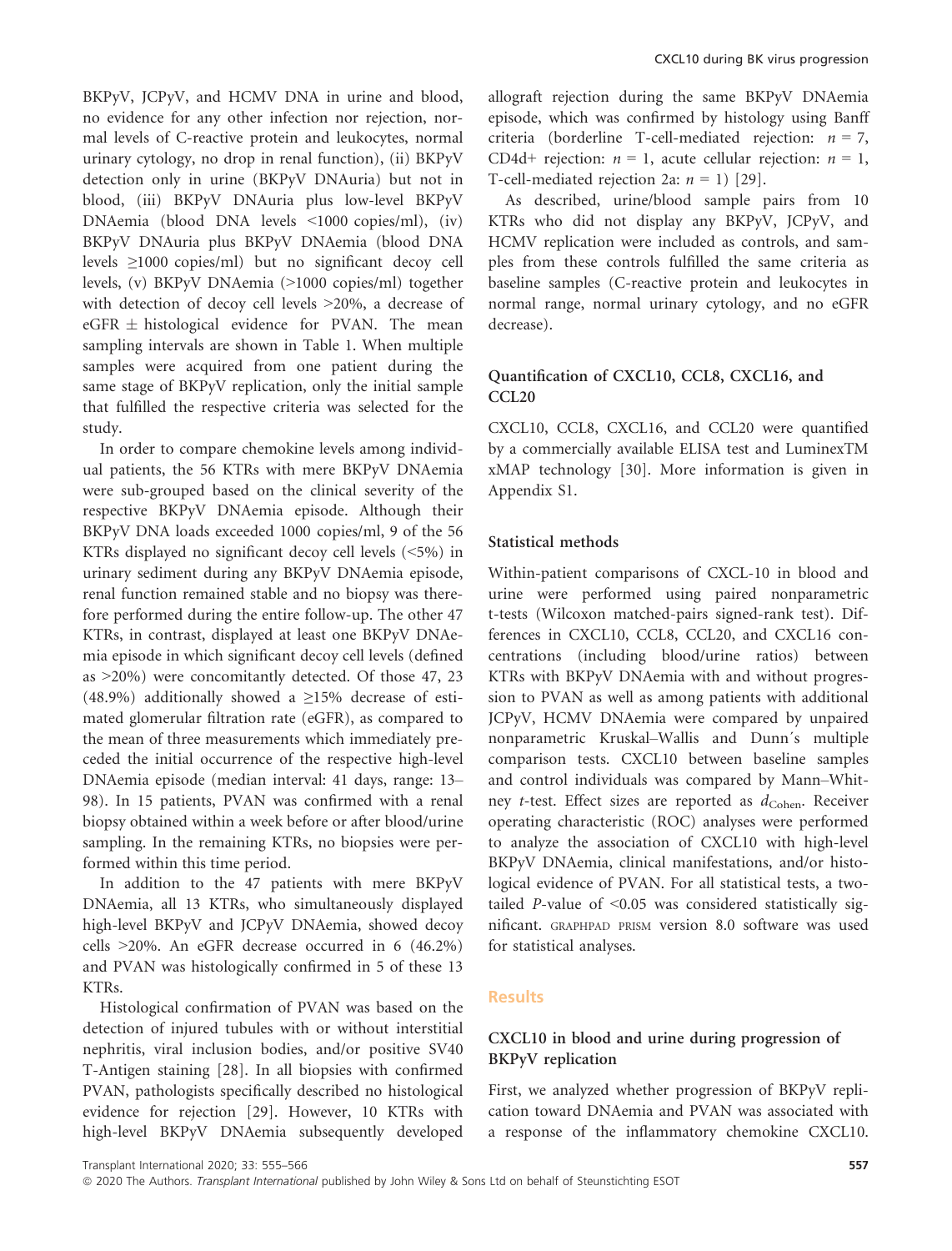| Patient group                                                               | BKP <sub>W</sub> DNAemia       |                 | Table 1. Criteria for grouping patients and samples                  |                                                                                              | acquired during progression of BKPyV replication                             |                                                                   | BKPVV & JCPVV<br><b>DNAemia</b>                                                                       | BKP <sub>W</sub> & HCMV<br><b>DNAemia</b>                                                                                                                    | Controls                       |
|-----------------------------------------------------------------------------|--------------------------------|-----------------|----------------------------------------------------------------------|----------------------------------------------------------------------------------------------|------------------------------------------------------------------------------|-------------------------------------------------------------------|-------------------------------------------------------------------------------------------------------|--------------------------------------------------------------------------------------------------------------------------------------------------------------|--------------------------------|
| 56<br>Number of                                                             |                                |                 |                                                                      |                                                                                              |                                                                              |                                                                   | $\frac{3}{2}$                                                                                         | $\frac{6}{2}$                                                                                                                                                | $\overline{0}$                 |
| patients $(n)$                                                              |                                |                 |                                                                      |                                                                                              |                                                                              |                                                                   |                                                                                                       |                                                                                                                                                              |                                |
| Stages of BKPyV<br>replication                                              |                                | <b>Baseline</b> | BKPyV DNAuria,<br>no DNAemia                                         | $(< 103$ copies/ml)<br>Low level BKP <sub>W</sub><br><b>DNAemia</b>                          | Decoy cells <20%<br>(210 <sup>3</sup> copies/ml)<br>BKP <sub>W</sub> DNAemia | Decoy cells >20%                                                  | (≥10 <sup>3</sup> copies/ml<br>BKP <sub>W</sub> & JCP <sub>W</sub><br>respectively)<br><b>DNAemia</b> | BKP <sub>W</sub> & HCMV<br>;DNAemia                                                                                                                          |                                |
| BKP <sub>W</sub>                                                            | In urine*                      | Undetectable    | $1.8 \times 10^5$ ,<br>2.7 × 10 <sup>2</sup> -1.5 × 10 <sup>11</sup> | 1.1 $\times$ 10 <sup>6</sup> ,<br>5.5 $\times$ 10 <sup>3</sup> -8.1 $\times$ 10 <sup>9</sup> | $2.5 \times 10^8$ ,<br>$2.6 \times 10^4$ -5.4 × 10 <sup>10</sup>             | $1.9 \times 10^4 - 4.3 \times 10^{11}$<br>$4.2 \times 10^9$ ,     | $5.3 \times 10^9$ ,<br>1.1 × 10 <sup>7</sup> -1.9 × 10 <sup>11</sup>                                  | $2.4 \times 10^9$ ,<br>8.2 × 10 <sup>3</sup> -8.9 × 10 <sup>10</sup>                                                                                         | Undetectable                   |
|                                                                             | In blood*                      | Undetectable    | Undetectable                                                         | $1.0 \times 10^{2} - 9.6 \times 10^{2}$<br>$4.5 \times 10^{2}$ ,                             | $1.0 \times 10^3 - 1.9 \times 10^5$<br>$4.4 \times 10^{3}$ ,                 | $1.7 \times 10^{3} - 7.4 \times 10^{6}$<br>$5.2 \times 10^{4}$ ,  | $6.6 \times 10^{3} - 4.2 \times 10^{8}$<br>$3.8 \times 10^{4}$ ,                                      | $7.4 \times 10^2 - 3.8 \times 10^6$<br>$5.4 \times 10^{4}$ ,                                                                                                 | Undetectable                   |
| JCP <sub>W</sub>                                                            | In blood*                      | Undetectable    | Undetectable                                                         | Jndetectable                                                                                 | Undetectable: 28/31<br>Detectable: 3/31                                      | Undetectable: 40/47<br>Detectable: 7/47                           | Detectable: 13/13                                                                                     | Detectable: 5/16<br>Undetectable: 11/16                                                                                                                      | Undetectable                   |
|                                                                             | In blood <sup>*</sup>          | Undetectable    | Undetectable                                                         | Undetectable                                                                                 | $2.1 \times 10^2$ ,<br>1.5 × 10 <sup>2</sup> -2.5 × 10 <sup>2</sup>          | $7.8 \times 10^{1}$ ,<br>2.8 $\times 10^{2}$ –7.1 $\times 10^{2}$ | 1.6 ; $\times$ 10 <sup>3</sup> -2.7 $\times$ 10 <sup>5</sup><br>$4.9 \times 10^{3}$ ,                 | $4.5 \times 10^{2} - 1.7 \times 10^{5}$<br>$3.6 \times 10^{4}$ ,                                                                                             | Undetectable                   |
| HCMV in blood*                                                              |                                | Undetectable    | Undetectable                                                         | Undetectable                                                                                 | undetectable                                                                 | Undetectable                                                      | Undetectable                                                                                          | $2.0 \times 10^{2} - 4.7 \times 10^{4}$<br>$9.6 \times 10^{2}$ ,                                                                                             | Undetectable                   |
| urinary sediment<br>Decoy cells in<br>$( > 20\%)$                           |                                | Undetectable    | Undetectable                                                         | Undetectable                                                                                 | $\frac{1}{2}$                                                                | 47/47                                                             | 13/13                                                                                                 | 7/16                                                                                                                                                         | Undetectable                   |
| Decrease of eGFR <sup>1</sup><br>PVAN verified by<br>histology <sup>#</sup> | $\frac{1}{2}$<br>$\frac{1}{2}$ |                 | $\frac{1}{2}$<br>$\frac{1}{2}$                                       | $\frac{1}{2}$<br>$\frac{1}{2}$                                                               | $\frac{1}{2}$<br>$\frac{1}{2}$                                               | 15/47<br>23/47                                                    | 6/13<br>5/13                                                                                          | 4/16<br>2/16                                                                                                                                                 | $\frac{1}{2}$<br>$\frac{1}{2}$ |
| Number of urine/<br>serum sample<br>pairs <sup>8</sup>                      | $\frac{6}{2}$                  |                 | 33                                                                   | $\overline{21}$                                                                              | $\overline{31}$                                                              | 47                                                                | $\frac{3}{2}$                                                                                         | $\frac{6}{2}$                                                                                                                                                | $\overline{10}$                |
| sample acquisition <sup>1</sup><br>nterval between                          |                                | 70, 20-265      |                                                                      | 184, 56-512                                                                                  |                                                                              | 177, 56-770                                                       |                                                                                                       | $136, 41 - 581$                                                                                                                                              |                                |
| *Median DNA load, range; copies/ml.                                         |                                |                 |                                                                      |                                                                                              |                                                                              |                                                                   |                                                                                                       | BKPyV, BK Polyomavirus; JC Polyomavirus; HCMV, Human Cytomegalovirus; eGFR, estimated glomerular filtration rate; PVAN, Polyomavirus associated nephropathy. |                                |
|                                                                             |                                |                 | *215% decrease of eGFR, as compared to mean of the                   | 3 preceding measurements.                                                                    |                                                                              |                                                                   |                                                                                                       |                                                                                                                                                              |                                |

# Table 1 Criteria for grouning patients and samples acquired during progression of RKPAV replication

Weseslindtner et al.

558 Transplant International 2020; 33: 555–566

¶Median days, range.

"Median days, range.

‡Biopsy within 1 week before/after sample acquisition.

\*Biopsy within 1 week before/after sample acquisition.

§One pair per patient and stage respectively.

<sup>8</sup>One pair per patient and stage respectively.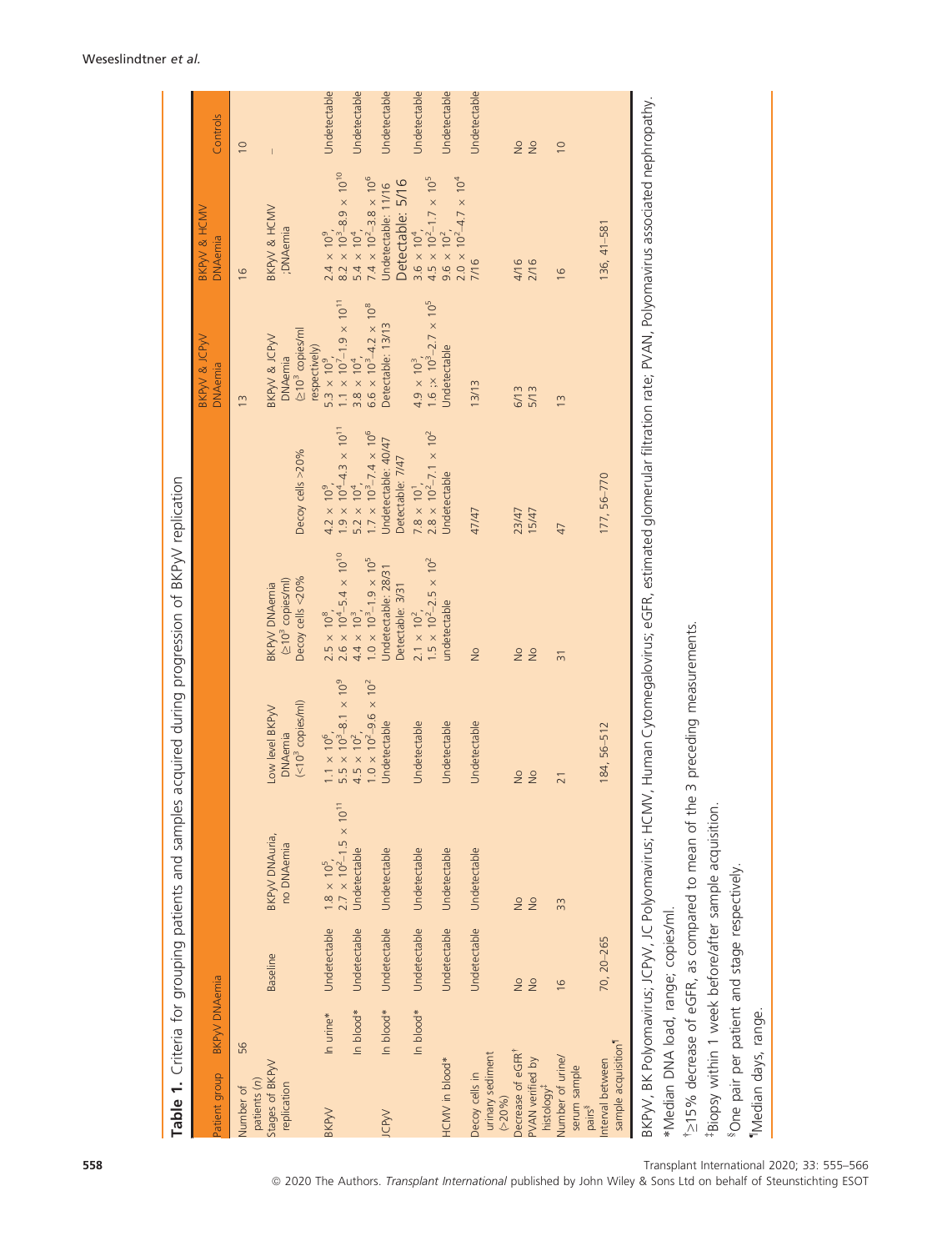Therefore, we quantified CXCL10 in 148 pairs of urine and blood samples acquired from 56 KTRs with BKPyV (but not JCPyV or HCMV) DNAemia at multiple time points and during different stages of BKPyV replication (Table 1).

As shown in Fig. 1a and Table S2, from first BKPyV detection in urine toward histologically proven PVAN, we observed a gradual increase of CXCL10 in blood. CXCL10 concentrations significantly increased from baseline to BKPyV DNAuria only (median increase: 42.15 pg/ml,  $95\%$  CI:  $9.11-151.84$ ,  $P = 0.016$ ). This CXCL10 baseline concentration (before BKPyV detection) did not significantly differ from the one in controls who did not display any BKPyV, JCPyV, or HCMV detection during follow-up (median difference:  $-0.81$  pg/ml, 95% CI:  $-32.72$  to 21.98,  $P = 0.74$ ). CXCL10 in blood further rose when in addition to mere BKPyV DNAuria low-level DNAemia emerged (median increase: 52.60 pg/ml, 95% CI: 41.55–78.82,  $P = 0.001$ ) and further increased when low-level DNAemia progressed to DNA loads ≥1000 copies/ml, but no evidence for PVAN was yet detected (decoy cells <20%, no eGFR decrease; median increase: 87.26 pg/ml, 95% CI: 55.42– 153.51,  $P = 0.0002$ ). CXCL10 in blood finally peaked when BKPyV DNAuria and DNAemia concomitantly occurred with clinical manifestations (significant decoy cell levels  $\pm$  eGFR decrease) and/or histological evidence of PVAN (median increase: 145.00 pg/ml, 95% CI: 120.20–227.83,  $P < 0.0001$ ).

Next, we analyzed whether progression of BKPyV replication toward DNAemia and PVAN was associated with an inflammatory CXCL10 response in urine analogously to blood concentrations. Therefore, we quantified CXCL10 in urine samples obtained pairwise with blood samples and found that CXCL10 urine concentrations also increased due to progression of BKPyV replication. As shown in Fig. 1b and Table S2, CXCL10 in urine rose from baseline to BKPyV DNAuria alone (median increase: 14.15 pg/ml,  $95\%$  CI:  $-1.48$  to 38.23,  $P = 0.0223$ ) and increased from this to low-level DNAemia (median increase: 36.44 pg/ml, 95% CI: 16.59– 80.91,  $P = 0.001$ ). The CXCL10 urine concentration further increased from low-level BKPyV DNAemia when viral DNA loads exceeded 1000 copies/ml but no clinical manifestations of PVAN were observed yet (median increase: 87.59 pg/ml, 95% CI: 39.02–148.07,  $P = 0.0005$ ). CXCL10 in urine finally peaked when, in addition to DNAemia, significant levels of decoy cells, a decrease of eGFR and/or histological evidence for PVAN were detected (median increase: 173.50 pg/ml, 95% CI:  $129.27-280.41, P \le 0.0001$ .

The individual blood/urine ratio of the CXCL10 concentration did not significantly change during different stages of BKPyV replication until an eGFR decrease occurred and/or biopsy-proven PVAN developed. As compared to the other stages, evidence for PVAN was associated with a significant decrease of the ratio due to a disproportionately strong increase of urine CXCL-10 levels (median change of the blood/urine ratio:  $-0.89$ , 95% CI:  $-7.38$  to  $-0.69$ ,  $P = 0.0042$ ).

# CXCL-10 levels in additional JCPyV, HCMV DNAemia, and rejection

Then, we compared CXCL10 in blood at BKPyV DNAemia (>1000 copies/ml) with the CXCL-10 concentration in 13 KTRs who additionally displayed JCPyV DNAemia (>1000 copies/ml), as well as in 16 KTRs with concomitant HCMV DNAemia. Of note, CXCL10 in blood showed a trend for higher concentrations in KTRs with additional JCPyV DNAemia than in patients with mere BKPyV DNAemia (median concentration: 466.03 vs. 404.44 pg/ml, 95% CI: 430.33–613.59 vs. 385.60–473.74,  $P = 0.0631$ , Fig. 2a). The highest CXCL10 blood concentrations were however encountered in KTRs who, in addition to BKPyV, displayed HCMV DNAemia (median concentration: 892.87 pg/ml, 95% CI: 590.29– 2126.10,  $P < 0.0001$  vs. BKPyV DNAemia,  $P = 0.0325$ vs BKPyV and JCPyV DNAemia,  $d_{\rm Cohen}$ : 1.50, Fig. 2a, Table S2).

Of note, there was a significant increase of the CXCL-10 blood concentration when 10 KTRs of our study cohort displayed BKPyV DNAemia and subsequently developed additional allograft rejection (median increase: 151.94 pg/ml, 95% CI: 45.47–542.50,  $P = 0.002$ , Fig. 2a).

Analogously to blood levels, the CXCL-10 urine concentration was slightly higher in KTRs, who in addition to BKPyV DNAemia displayed JCPyV DNAemia than in KTRs with BKPyV DNAemia alone (median concentration: 422.15 vs. 381.26 pg/ml, 95% CI: 325.48–726.24 vs. 281.15–386.61,  $P = 0.0497$ ,  $d_{\text{Cohen}}$ : 0.77). In contrast to blood levels, CXCL10 in urine did not significantly differ between KTRs with BKPyV DNAemia and those who additionally displayed HCMV DNAemia (median concentration: 384.59 pg/ml, 95% CI: 259.27–485.82,  $P = 0.4290$  vs. mere BKPyV,  $P = 0.3291$  vs BKPyV and JCPyV DNAemia, Fig. 2b). Therefore, a significantly higher CXCL-10 blood/urine ratio was observed in KTRs with additional HCMV DNAemia, as compared to patients with  $BKPyV \pm JCPyV$  DNAemia (median ratios: 1.12 for mere BKPyV, 1.10 for BKPyV and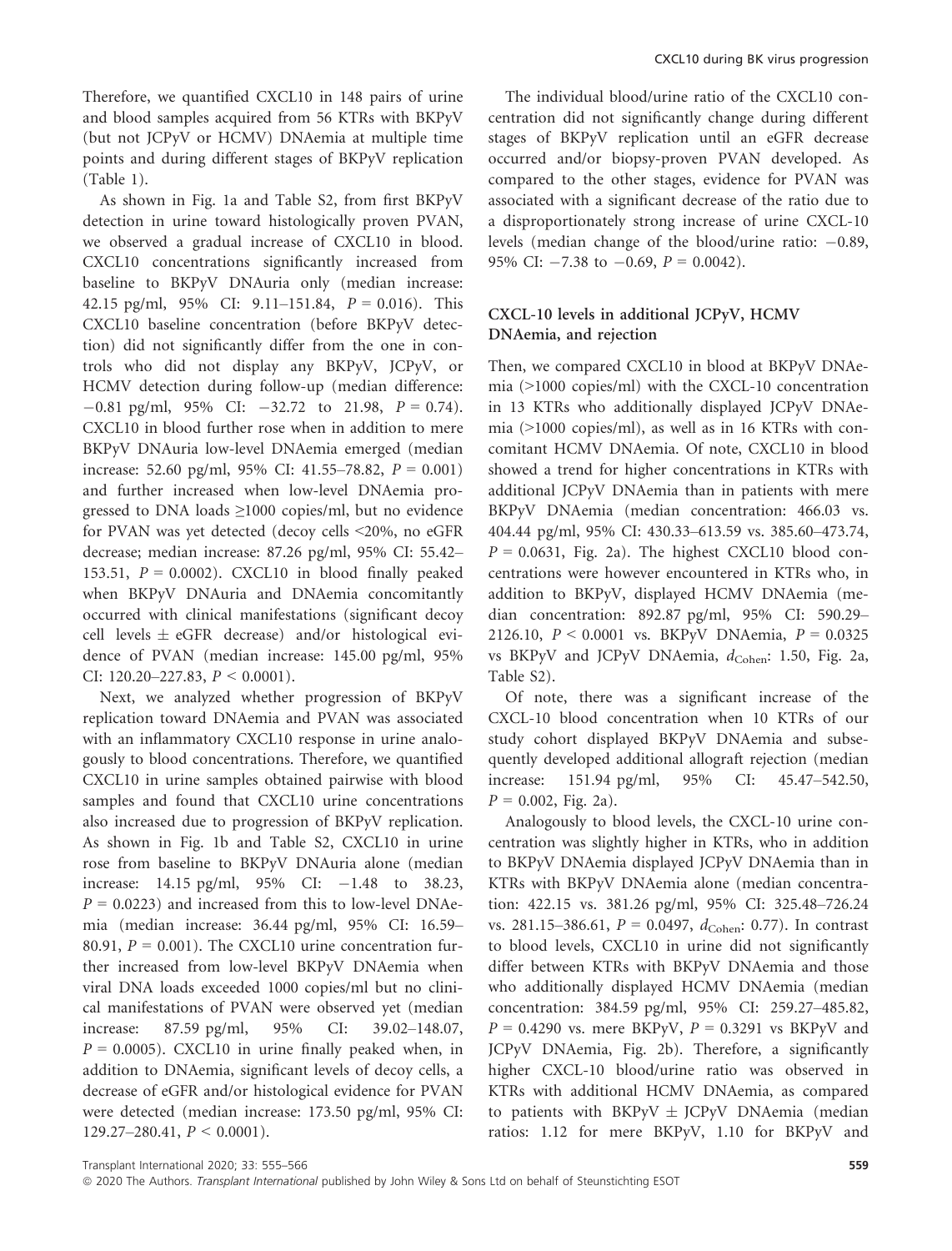

Figure 1 Increase of inflammatory CXCL10 due to progression of BKPyV replication. In 56 KTRs, CXCL10 gradually increases along with progression of BKPyV replication toward PVAN. (a) Blood CXCL10 concentrations increase from baseline (prior to virus replication;  $n = 16$  samples) to exclusive BKPyV DNAuria (BKPyV detection only in urine but not in blood,  $n = 33$  samples). They further rise when low-level BKPyV DNAemia additionally emerges ( $n = 21$  samples) and even more increase when BKPyV DNA loads subsequently exceed 1000 copies/ml ( $n = 31$  samples). CXCL10 in blood finally peaks when BKPyV DNAuria, DNAemia, urinary decoy cells (>20%), an eGFR decrease, and histologically proven PVAN are simultaneously detectable ( $n = 47$  samples). (b) Analogously to the blood concentration, CXCL10 in urine increases from baseline to exclusive BKPyV DNAuria, from BKPyV DNAuria to low-level DNAemia and further to DNaemia ≥ 1000 copies/ml without PVAN. Urinary CXCL10 also peaks when, in addition to BKPyV DNAemia, decoy cells, an eGFR decrease, and histological evidence of PVAN simultaneously emerge. Gray bars indicate median CXCL10 concentrations.

JCPyV and 3.00 for additional HCMV DNAemia,  $P = 0.008$ ,  $d_{Cohen}$ : 0.90).

In contrast and analogously to blood levels, there was a significant increase of the CXCL-10 urine concentration when 10 KTRs with BKPyV DNAemia subsequently developed additional allograft rejection (median increase: 81.22 pg/ml, 95% CI: 39.78–169.11,  $P = 0.0020$ , Fig. 2b).

### CXCL10 differences in relation to BKPyV-associated clinical manifestations

Next, we analyzed whether CXCL10 in blood and urine differed among KTRs with respect to the most severe clinical manifestation which concomitantly emerged with BKPyV DNAemia during the follow-up. Therefore, KTRs with episodes of BKPyV DNAemia were grouped as shown in Table 2. In 20 KTRs, the most severe manifestation of BKPV  $(\pm$ JCPyV) replication was histological evidence of PVAN; in 12 KTRs, in whom no biopsy was performed, the most severe clinical manifestation was a decrease of eGFR. In these patients, the simultaneously detected decoy cell levels were high (>30%), while in 9 KTRs, in contrast, BKPyV DNAemia was associated with no significant levels of decoy cells (<5%) and eGFR remained stable. Although BKPyV DNA loads exceeded 1000 copies/ml in these patients, viral loads were significantly lower than in KTRs with histological and/or clinical evidence of PVAN (Table 2). Absolute eGFR values at the time point of BKPyV DNAemia were also significantly lower in the 20 KTRs with histologically verified PVAN than in the nine patients with low decoy cell levels and lower BKPyV DNA loads (median difference:  $-11.69$  ml/min/1.73, 95% CI:  $-23.88$ to  $-1.92$ ,  $P = 0.0213$ ,  $d_{Cohen} = 0.96$ .

As shown in Fig. 3a and Table S2, CXCL10 in blood was significantly lower in KTRs with lower DNA loads, lower decoy cell levels (<5%), and no eGFR decrease, as compared to KTRs with higher viral loads, higher decoy cell levels and a simultaneous decrease of eGFR (median concentration: 266.97 vs. 436.02 pg/ml, 95% CI: 196.09–362.66 vs. 356.77–547.10,  $P = 0.0422$ . Peak CXCL-10 blood concentrations, however, were observed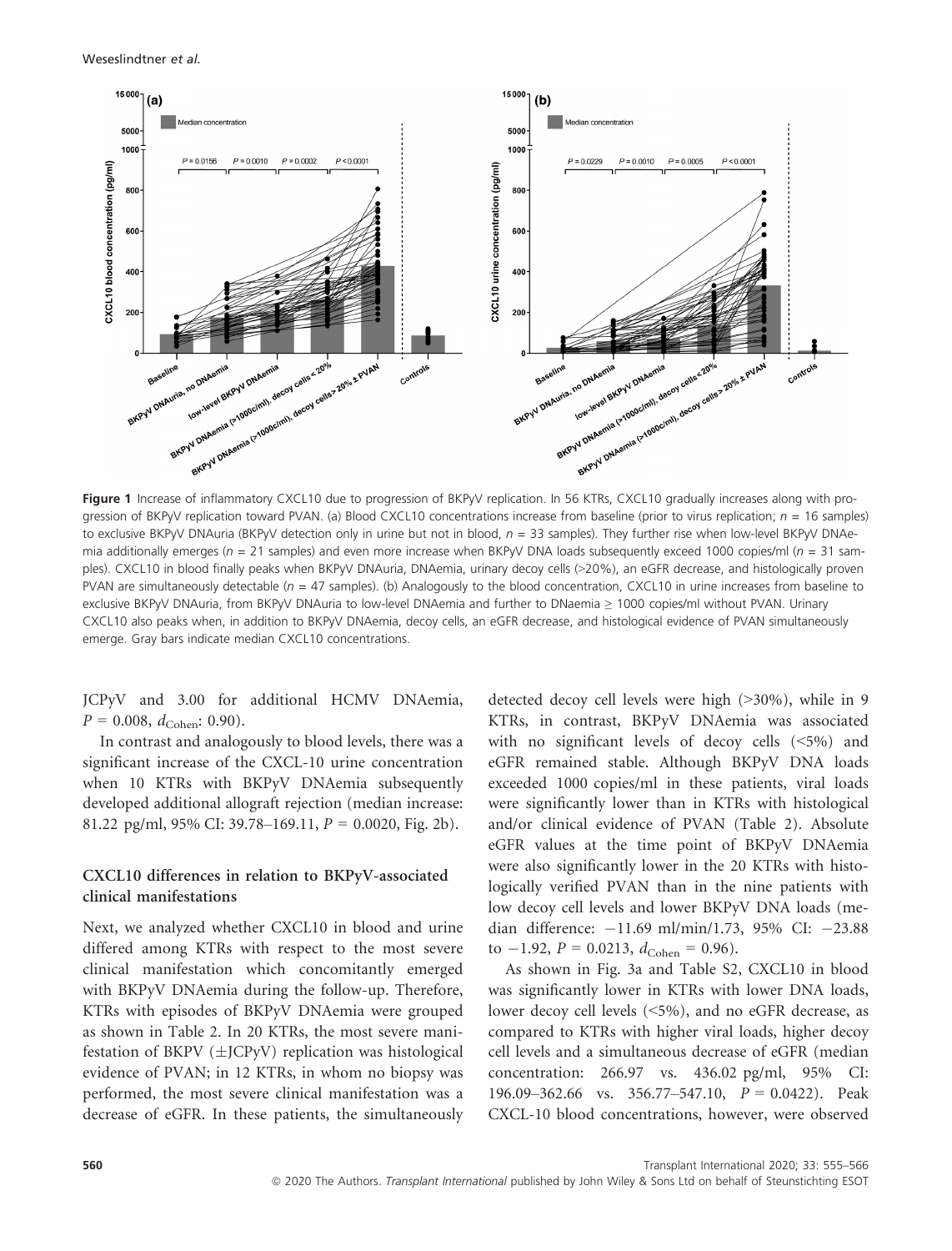

Figure 2 CXCL-10 levels in additional JCPyV and HCMV DNAemia and rejection. (a) Patients ( $n = 13$ ) who, in addition to BKPyV DNAemia display JCPyV DNAemia (>1000 copies/ml, respectively), show a trend toward higher CXCL10 blood concentrations than those without JCPyV  $(n = 47)$ . The highest CXCL10 blood concentrations are found in KTRs who, in addition to BKPyV DNAemia, show DNAemia of HCMV  $(n = 16)$ . Of note, CXCL-10 blood concentration significantly increases when 10 KTRs with BKPyV DNAemia subsequently develop additional allograft rejection. (b) KTRs who, in addition to BKPyV display JCPyV DNAemia, also show a slightly higher CXCL10 urine concentration than those without JCPyV DNAemia. The CXCL10 concentration in urine does not significantly differ among KTRs with BKPyV DNAemia (with or without JCPyV DNAemia) and those with additional HCMV DNAemia. Analogously to blood levels, CXCL10 in urine significantly increases when KTRs with BKPyV DNAemia subsequently develop additional allograft rejection.

in KTRs in whom PVAN was histologically verified (median concentration: 426.42 pg/ml, 95% CI: 375.39– 557.33,  $P = 0.0282$ ,  $d_{Cohen} = 0.86$ .

In addition, CXCL10 in urine was higher during BKPyV DNAemia in KTRs who displayed higher DNA loads, significant levels of decoy cells and an eGFR decrease than in KTRs who did not (median concentration: 345.42 vs. 168.09 pg/ml, 95% CIs: 254.73–538.69 vs. 115.93–234.00,  $P = 0.0447$  and peaked in patients in whom PVAN was verified histologically (median concentration: 412.97 pg/ml, 95% CI: 291.90–571.03,  $P = 0.0204$ ,  $d_{\text{Cohen}} = 0.885$ , Fig. 3b).

| Groups and differentiation<br>criteria                                                                                                | Decoy cells $<$ 5%.<br>no eGFRdrop                                                 | eGFR drop                                                                                                                             | Histologically verified<br><b>PVAN</b>                      | Difference among<br>the groups $(P)$ |
|---------------------------------------------------------------------------------------------------------------------------------------|------------------------------------------------------------------------------------|---------------------------------------------------------------------------------------------------------------------------------------|-------------------------------------------------------------|--------------------------------------|
| Number of patients $(n)$<br>BKPyV DNA in blood<br>(median, range; copies/ml)<br>Decoy cells in urinary sediment<br>(median, range; %) | 9<br>$2.0 \times 10^{3}$ ,<br>$1.0 \times 10^3 - 2.7 \times 10^4$<br>1.<br>$0 - 5$ | 12<br>$3.2 \times 10^{4}$ ,<br>$5.3 \times 10^{3} - 1.1 \times 10^{6}$ 1.1 × 10 <sup>4</sup> $-4.2 \times 10^{8}$<br>45,<br>$30 - 95$ | 20<br>$1.4 \times 10^{5}$ ,<br>90 <sub>r</sub><br>$30 - 98$ | < 0.0001<br>< 0.0001                 |
| Drop of renal function $(215\%$<br>decrease of eGFR, as compared<br>to mean of the three preceding<br>measurements)                   | 0/9                                                                                | 12/12                                                                                                                                 | 17/20                                                       | < 0.0001                             |
| PVAN verified in histology (biopsy<br>within 1 week before/after<br>sample acquisition)                                               | No biopsy performed                                                                | No biopsy performed                                                                                                                   | 20/20                                                       | < 0.0001                             |

Table 2. Patient groups based on the clinical severity of BKPyV-associated manifestation during the follow-up.

BKPyV, BK polyomavirus; eGFR, estimated glomerular filtration rate; PVAN, polyomavirus-associated nephropathy.

ª 2020 The Authors. Transplant International published by John Wiley & Sons Ltd on behalf of Steunstichting ESOT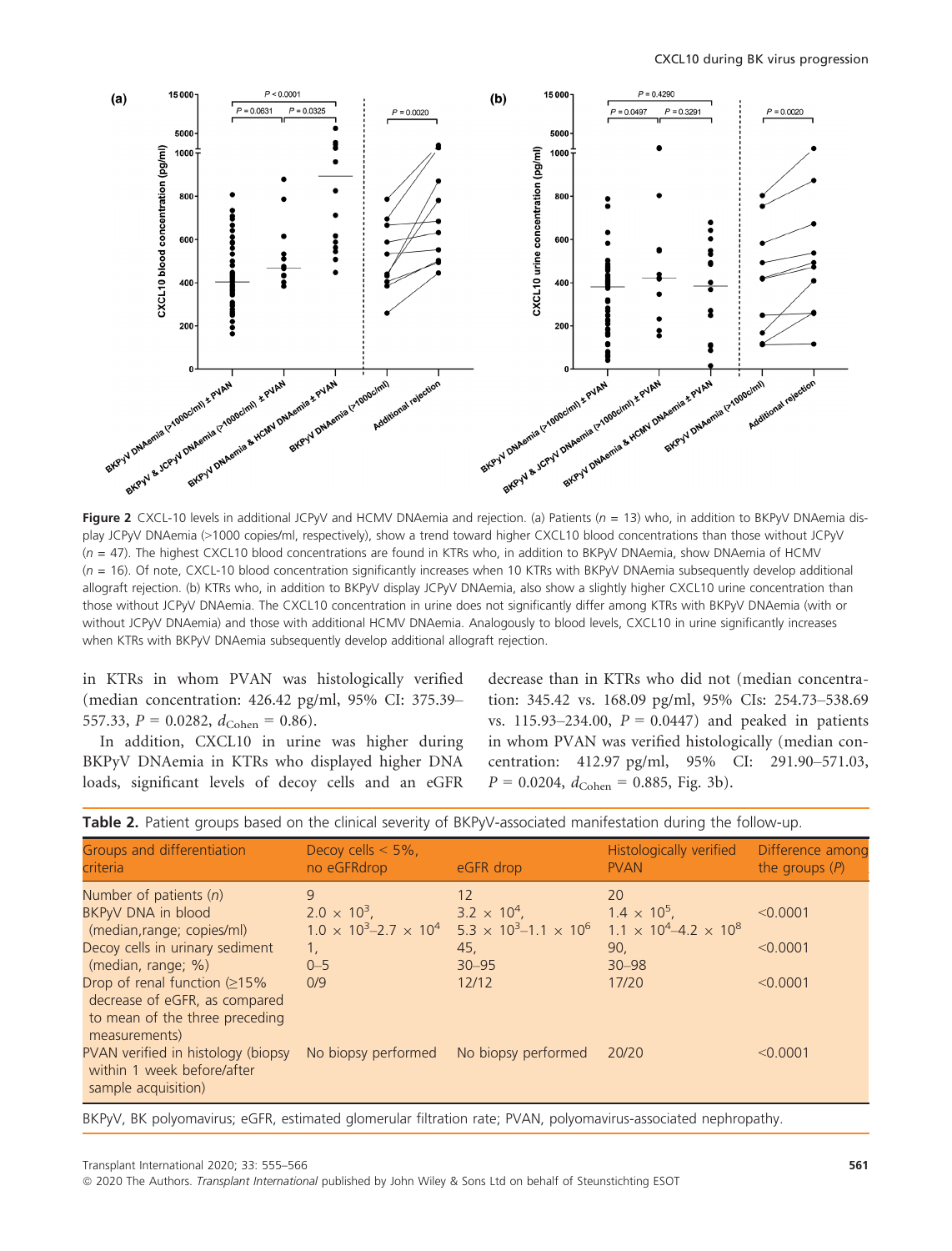Weseslindtner et al.



Figure 3 CXCL10 in relation to BKPyV-associated clinical manifestations. (a) In episodes of significant BKPyV DNAemia (DNA loads exceeding 1000 copies/ml) CXCL10 in blood was levels are significantly lower in KTRs who display lower BKPyV DNA loads, lower decoy cell levels  $(\leq 5\%)$ , and no eGFR decrease ( $n = 9$ ), as compared to KTRs who display a simultaneous eGFR decrease, higher viral loads, and higher decoy cell levels (>30%;  $n = 12$ ), as well as in KTRs in whom PVAN is concomitantly verified by histology ( $n = 20$ ). (b) Also, CXCL10 in urine is significantly higher in KTRs who display an eGFR decrease, higher viral DNA loads, and significant higher levels of decoy cells as well as in KTRs in whom PVAN is histologically verified, as compared to patients with lower BKPyV DNA loads, no significant decoy cell levels and no concurrent eGFR decrease.

# Association of CXCL10 with high-level BKPyV DNAemia and BKPyV-associated disease

Then, we analyzed CXCL10 levels in high-level BKPyV DNAemia (presumptive for PVAN) using 10 000 copies/ml (but not decoy cell levels or an eGFR decrease) as reference. Out of the 56 KTRs with peak BKPyV DNA levels >1000 copies/ml, 42 KTRs displayed viral loads >10 000 copies/ml, while 14 patients did not. CXCL10 serum concentrations were significantly higher in these 42 KTRs with peak DNA loads >10 000 copies/ ml than in the 14 KTRs with lower viral loads (median CXCL10 concentration: 411.22 vs. 310.15 pg/ml, 95%

CI:  $438.77-162.82$  vs.  $318.64-116.81$ ,  $P = 0.0122$ ,  $d_{\text{Cohen}} = 0.70$ ). For CXCL10 in urine, however, no statistically significant difference was observed (median concentration: 343.50 vs. 292.91 pg/ml, 95% CI: 258.75–366.52 vs. 194.23–414.98,  $P = 0.7152$ ). As shown in Fig. S1, we also performed ROC analyses to evaluate the association of the CXCL-10 concentration with manifestations of BKPyV-associated disease. Of note, the area under the curve (AUC) was slightly higher when clinical manifestations and/or histological evidence PVAN rather than high-level BKPyV DNAemia >10 000 copies/ml were used as a reference (Table 2; Fig. S1).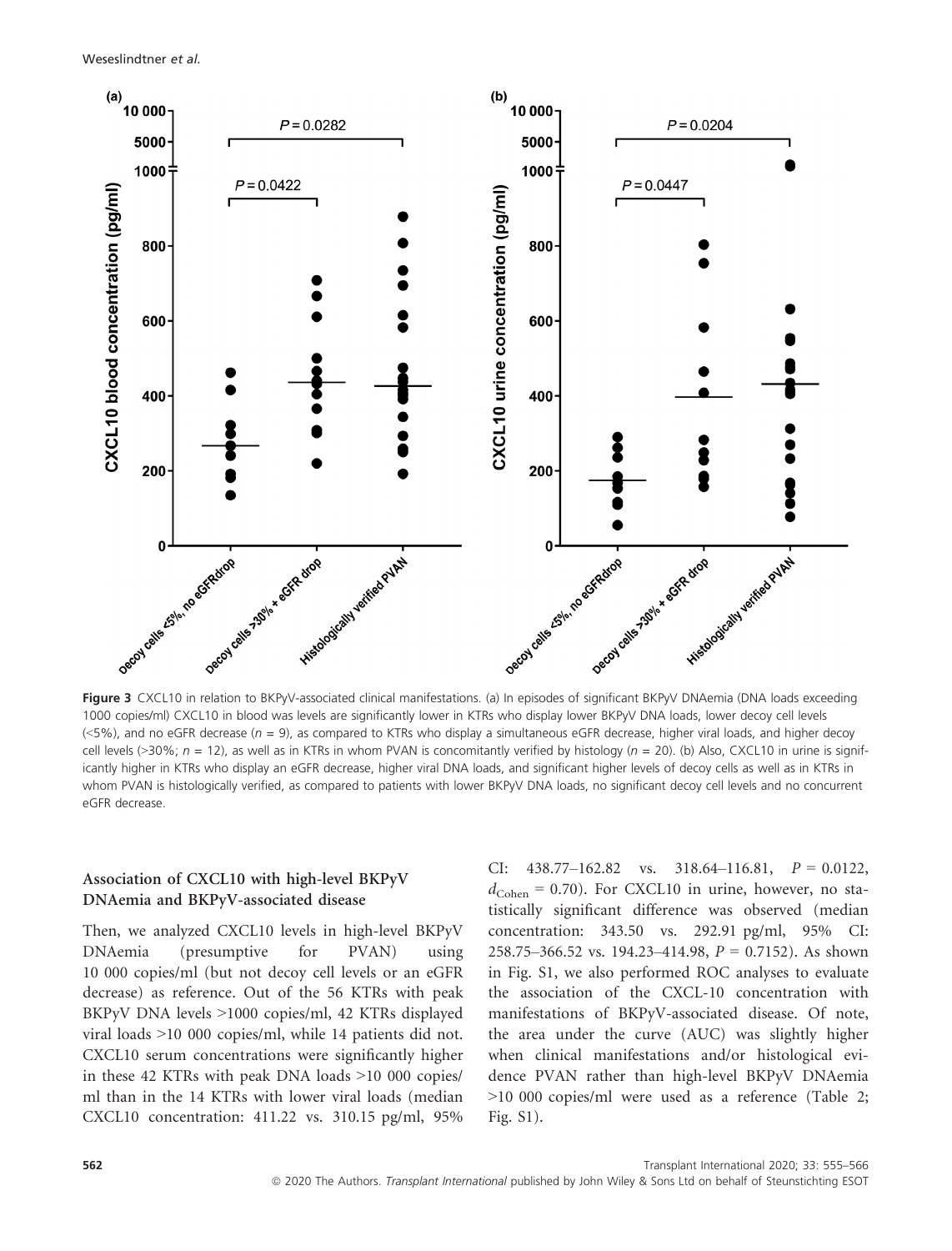

Figure 4 CCL8, CXCL16, and CCL20 in blood in relation to BKPyV-associated clinical manifestations. (a) CCL8 in blood is significantly higher in KTRs with BKPyV DNAemia (DNA loads exceeding 1000 copies/ml) who display an eGFR decrease, higher viral loads, and higher decoy cell levels  $(n = 12)$  as well as histologically confirmed PVAN  $(n = 20)$ , as compared to KTRs who display lower BKPyV DNA loads, lower levels of decoy cells, and no concurrent eGFR decrease ( $n = 9$ ). (b) CXCL16 and (c) CCL20 in blood do not significantly differ in KTRs with BKPyV DNAemia in relation to levels of BKPyV DNA, decoy cells, the concurrent presence of an eGFR decrease as well as to histological evidence of PVAN.

### CCL8, CXCL16, and CCL20 blood levels in relation to BKPyV-associated clinical manifestations

Next, we investigated whether concentrations of other T-cell associated chemokines differed in relation to the severity of BKPyV replication. Therefore, we quantified CCL8, CXCL16, and CCL20 in blood in the groups of KTR as shown in Table 2 and found that CCL8 blood concentrations were significantly higher in KTRs with BKPyV DNAemia who displayed higher viral loads, significant levels of decoy cells, and an eGFR decrease as well as in KTRs who displayed histological evidence of PVAN as compared to KTRs who did not (median concentrations: 59.40 vs. 57.79 vs. 32.34 pg/ml, 95% CIs: 41.27–99.28 vs. 50.49–76.80 vs. 15.54–47.52,  $P = 0.0491$  vs. eGFR decrease,  $P = 0.0205$  vs. PVAN,  $d_{\text{Cohen}}$ : 0.88, Fig. 4a). In contrast, CXCL16 and CCL-20 in blood did not significantly differ among KTRs with BKPyV DNAemia with respect to the severity of clinical manifestations associated with respective BKPyV DNAemia episodes (Fig. 4b,c).

### **Discussion**

In this study, we longitudinally analyzed CXCL10 in KTRs during different stages of BKPyV replication and demonstrate that, along with progression of BKPyV replication, CXCL10 in blood and urine gradually increases, from viral DNAuria over low- and high-level DNAemia to a decrease of renal function and histological evidence PVAN. These findings suggest that CXCL10 concentrations in blood and urine might reflect the stepwise increase of inflammation and development of polyomavirus-associated disease in KTRs, a fact that should specifically be considered when CXCL10 is proposed as particular marker of allograft rejection [25,31–37].

Indeed, CXCL10 attracts and activates T-cells with a Th1 cytokine profile, and since its production can again be induced upon stimulation with Th1-derived cytokines like interferon- $\gamma$  (IFN- $\gamma$ ), it apparently participates in a positive feedback loop [24,25]. CXCL10 is thus essential to elicit a Th1-shaped cellular immune response against viruses, but on the other hand, contributes to tissue inflammation and injury [38]. Consequently, CXCL10 has been proposed as marker of immune activation, severity, and therapy response in diverse viral diseases but also of allograft rejection [21,25,30–36].

In previous studies, elevated CXCL10 urine concentrations were equally detected when KTRs displayed BKPyV nephritis or DNAemia as well as allograft rejection [33,34,39]. Elevated blood concentrations were encountered in KTRs with BKPyV detection in urine and/or serum [8,33,40]. Our present data are in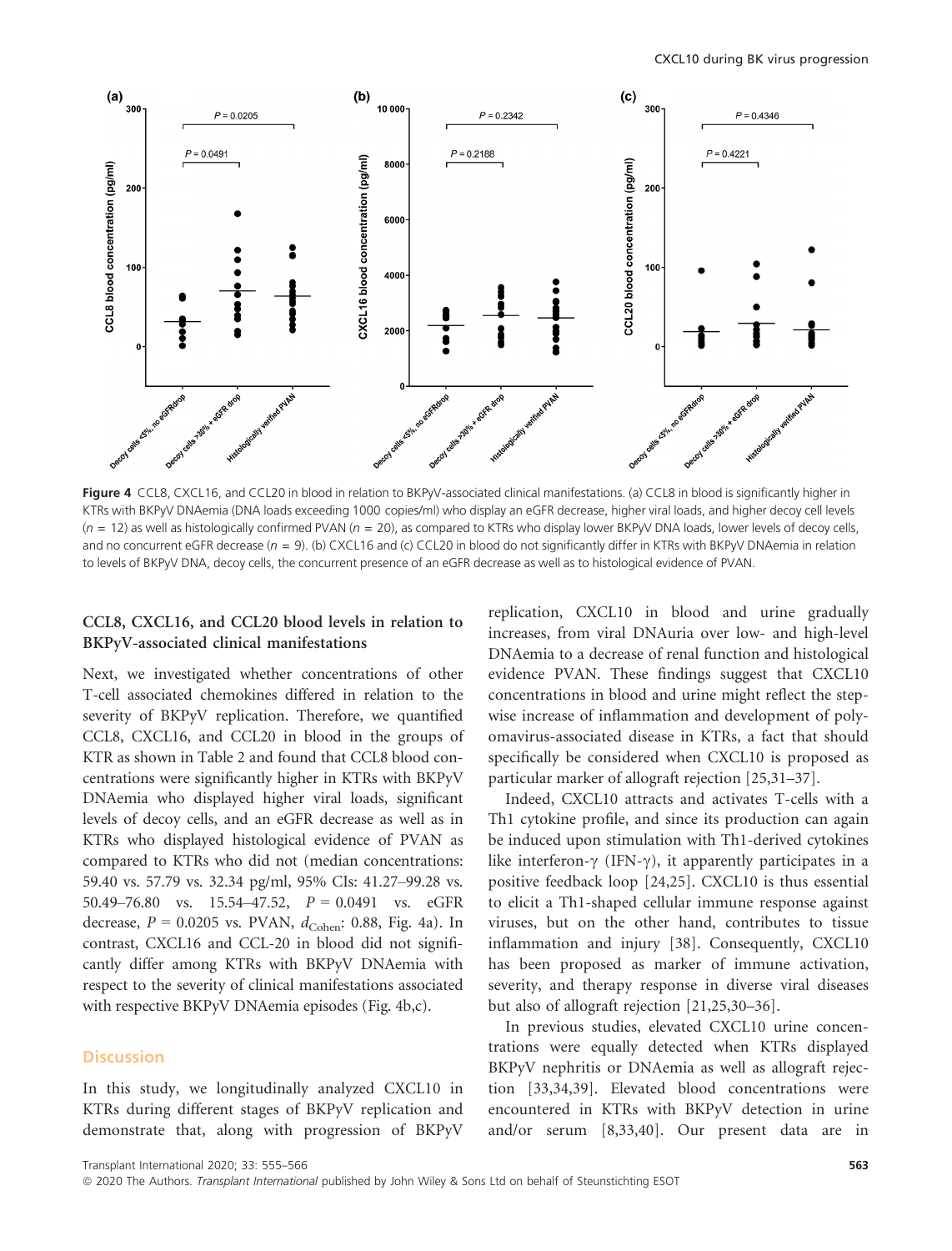accordance with and extend these former findings, indicating that a CXCL10 increase due to BKPyV can be equally detected in urine and blood, occurs stepwise and in proportion to the extent of viral replication, and correlates with a decrease of renal function and histological verification of PVAN. Of note, a similar observation has been made for Interleukin-6, which increases with rising BKPyV loads [41].

The gradual CXCL10 response we observed here, not only discloses that intrarenal BKPyV replication and CXCL10 secretion into urine and blood are functionally linked, but suggests its cumulative inflammatory effect on the occurrence of nephropathy. A correlation of urinary CXCL10 levels with tubule-interstitial inflammation and grade of tubulitis was previously reported, while upregulation of CXCL10 genes could pose the underlying functional background in patients with PVAN [33,42–44].

Our particular finding that not only urine but also blood CXCL10 concentrations were elevated over baseline during mere BKPyV DNAuria, furthermore highlights that even early, clinically silent, and locally restricted BKPyV replication in the allograft is sufficient to elicit a systemic CXCL10 rise and trigger inflammation. Since increased CXCL10 levels have been associated with long-term allograft dysfunction in KTRs, an increased CXCL10 concentration due to low level but sustained BKPyV replication could also possibly adversely influence allograft survival [33,35,36,39,45,46]. Correspondingly, a constantly low CXCL10 urinary concentration was recently correlated with histologically stable allografts and freedom of rejection [47]. Thus, it is indeed possible that CXCL10 might serve as inflammatory marker to individualize immunosuppressive treatment, this, however, requires further studies.

Although we demonstrated that CXCL10 gradually increases along with BKPyV replication, the potential use of CXCL10 as biomarker for PVAN may be limited. Of note, allograft rejection may also be associated with increased CXCL10 levels, whereby multiple studies have proposed CXCL10 as a rejection marker [25,31,32,39,42,46]. In this regard, our observation that CXCL10 in blood and urine already increased for mere BKPyV DNAuria, particularly suggests that absence of BKPyV should be verified, before a CXCL10 rise can be considered an indicator of allograft rejection. Indeed, we observed that CXCL10 further increased when KTRs with BKPyV DNAemia subsequently developed allograft rejection, but considering that CXCL10 responses might vary among individuals, it seems questionable whether quantitative differences might ultimately discriminate between PVAN and rejection.

With this regard, we also demonstrated that other viral agents influence the CXCL10 concentration in KTRs, and especially HCMV DNAemia showed a strong cumulative effect on CXCL10 blood but not urine levels, an observation that is in line with recent findings that CXCL10 in blood but not in urine increased in KTRs with histologically verified HCMV infection [33]. Of note, we previously demonstrated that intrapulmonal HCMV replication in lung transplant recipients caused a systemic rise of CXCL10 in blood, while in bronchoalveolar fluid it only increased when inflammatory airway obstruction simultaneously occurred [21]. In the KTRs with HCMV DNAemia we investigated, the renal allograft might thus not have been the primary site of replication or inflammation.

Finally, it is noteworthy that among the T-cell-associated chemokines, we investigated, only CXCL10 and CCL8 significantly correlated with progression of BKPyV replication, while CCL20 and CXCL16 did not. Elevated CXCL16 concentrations were found in KTRs with hypertensive kidney injury, while increased CCL20 levels were detected in clinically manifest allograft rejection [48,49]. Interestingly, in vitro data demonstrated that renal tubular epithelial cells, when stimulated with IFN- $\gamma$ , strongly upregulate CXCL10 but not CCL20 [50]. Thus, due to the effect of virally induced Th1 cytokines, CXCL10 might predominate over CCL20 during BKPyV replication, indicating that different virus infections might indeed elicit different patterns of chemokine responses.

The lack of baseline samples and histological data for the whole cohort certainly pose limitations of this study. Nonetheless, in summary, the provided data demonstrate that CXCL10 in urine and blood already rises during early BKPyV replication, gradually increases in proportion with the extent of viral replication and correlates with the progression toward PVAN.

# Authorship

LW: designed the study, wrote the paper, performed the research and analyzed data. LH, YW and SWA: performed the research. RS and IH: participated in research design. GB and KH: participated in research design and wrote the paper.

# Funding

This work was supported by the Sigrid Jusélius Foundation, the Jane and Aatos Erkko Foundation, the Medical Society of Finland (FLS), and the Helsinki University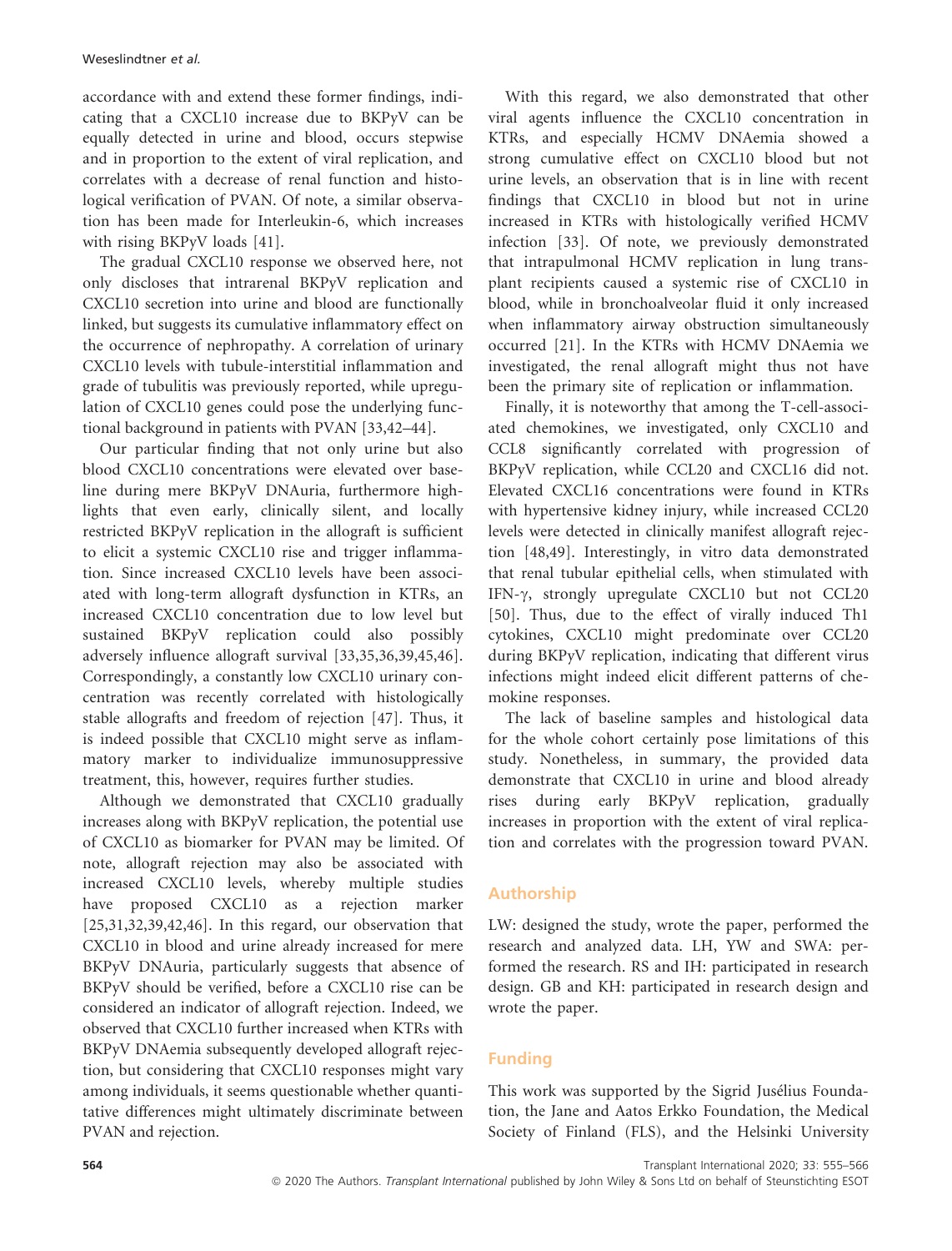Hospital Research and Education Fund. Lukas Weseslindtners research stay at the Department of Virology Department of Virology of the University of Helsinki was funded by the Austrian Science fund (Erwin Schrödinger fellowship J3962-B30).

### Conflicts of interest

The authors declare no conflicts of interest.

### **REFERENCES**

- 1. Chesters PM, Heritage J, McCance DJ. Persistence of DNA sequences of BK virus and JC virus in normal human tissues and in diseased tissues. J Inf Dis 1983; 147: 676.
- 2. Hirsch HH, Randhawa P. BK<br>polyomavirus in solid organ polyomavirus transplantation. Am J Transplant 2013; 13(Suppl 4): 179.
- 3. Hirsch HH, Babel N, Comoli P, et al. European perspective on human polyomavirus infection, replication and disease in solid organ transplantation. Clin Microbiol Infect 2014; 20(Suppl 7): 74.
- 4. Sawinski D, Goral S. BK virus infection: an update on diagnosis and treatment. Nephrol Dial Transplant 2015; 30: 209.
- 5. Delbue S, Ferraresso M, Ghio L, et al. A review on JC virus infection in kidney transplant recipients. Clin Dev Immunol 2013; 2013: 926391.
- 6. Schachtner T, Muller K, Stein M, et al. BK virus-specific immunity kinetics: a predictor of recovery from polyomavirus BK-associated nephropathy. Am J Transplant 2011; 11: 2443.
- 7. Schachtner T, Stein M, Babel N, Reinke P. The loss of BKV-specific immunity from pretransplantation to posttransplantation identifies kidney transplant recipients at increased risk of BKV replication. Am J Transplant 2015; 15: 2159.
- 8. Schachtner T, Stein M, Sefrin A, Babel N, Reinke P. Inflammatory activation and recovering BKV-specific immunity correlate with self-limited BKV replication after renal transplantation. Transpl Int 2014; 27: 290.
- 9. Hirsch HH, Knowles W, Dickenmann M, et al. Prospective study of polyomavirus type BK replication and<br>nephropathy in renal-transplant in renal-transplant recipients. New Engl J Med 2002; 347: 488.
- 10. Bressollette-Bodin C, Coste-Burel M, Hourmant M, Sebille V, Andre-Garnier E, Imbert-Marcille BM. A prospective longitudinal study of BK virus infection in 104 renal transplant recipients. Am J Transplant 2005; 5: 1926.
- 11. Pang XL, Doucette K, LeBlanc B, Cockfield SM, Preiksaitis JK. Preiksaitis Monitoring of polyomavirus BK virus viruria and viremia in renal allograft recipients by use of a quantitative realtime PCR assay: one-year prospective study. J Clin Microbiol 2007; 45: 3568.
- 12. Helantera I, Ortiz F, Auvinen E, et al. Polyomavirus BK and JC infections in well matched Finnish kidney transplant recipients. Transpl Int 2009; 22: 688.
- 13. Drachenberg CB, Hirsch HH, Papadimitriou JC, et al. Polyomavirus BK versus JC replication and nephropathy in renal transplant recipients: a prospective evaluation. Transplantation 2007; 84: 323.
- 14. Viscount HB, Eid AJ, Espy MJ, et al. Polyomavirus polymerase chain reaction as a surrogate marker of polyomavirus-associated nephropathy. Transplantation 2007; 84: 340.
- 15. Nickeleit V, Klimkait T, Binet IF, et al. Testing for polyomavirus type BK DNA in plasma to identify renalallograft recipients with viral nephropathy. New Engl J Med 2000; 342: 1309.
- 16. Nickeleit V, Singh HK. Polyomaviruses and disease: is there more to know than viremia and viruria? Curr Opin Organ Transplant 2015; 20: 348.
- 17. Dadhania D, Snopkowski C, Ding R, et al. Epidemiology of BK virus in renal allograft recipients: independent risk factors for BK virus replication. Transplantation 2008; 86: 521.
- 18. Dadhania D, Snopkowski C, Ding R, et al. Validation of noninvasive diagnosis of BK virus nephropathy and

### SUPPORTING INFORMATION

Additional supporting information may be found online in the Supporting Information section at the end of the article.

Figure S1. Association of CXCL10 with high level BKPyV DNAemia and BKPyV associated disease.

Table S1. Clinical information of study patients. Table S2. Quantitative values of CXCL10 measurements. Appendix S1. Material and Methods.

> identification of prognostic biomarkers. Transplantation 2010; 90: 189.

- 19. Sallusto F, Baggiolini M. Chemokines and leukocyte traffic. Nat Immunol 2008; 9: 949.
- 20. Babel N, Volk HD, Reinke P. BK polyomavirus nephropathy: the virus-immune system interplay. Nat Rev Nephrol 2011; 7: 399.
- 21. Weseslindtner L, Nachbagauer R, Kundi M, et al. Human cytomegalovirus infection in lung transplant recipients triggers a CXCL-10 response. Am J Transplant 2011; 11: 542.
- 22. Weseslindtner L, Gorzer I, Kung E, et al. High CXCL-16 levels correlate with symptomatic disease in lung transplant recipients with human cytomegalovirus replication in the allograft.  $Am \, J$ Transplant 2014; 14: 2406.
- 23. Lisboa LF, Egli A, Fairbanks J, et al. CCL8 and the immune control of cytomegalovirus in organ transplant recipients. Am J Transplant 2015; 15: 1882.
- 24. Loetscher M, Gerber B, Loetscher P, et al. Chemokine receptor specific for IP10 and mig: structure, function, and expression in activated T-lymphocytes. J Exp Med 1996; 184: 963.
- 25. Romagnani P, Crescioli C. CXCL10: a candidate biomarker in transplantation. Clin Chim Acta 2012; 413: 1364.
- 26. Dufour JH, Dziejman M, Liu MT, Leung JH, Lane TE, Luster AD. IFNgamma-inducible protein 10 (IP-10; CXCL10)-deficient mice reveal a role for IP-10 in effector T cell generation and trafficking. J Immunol 2002; 168: 3195.
- 27. Weseslindtner L, Gorzer I, Roedl K, et al. Intrapulmonary human Intrapulmonary cytomegalovirus replication in lung transplant recipients is associated with a rise of CCL-18 and CCL-20 chemokine levels. Transplantation 2017; 101: 197.

Transplant International 2020; 33: 555–566 565

ª 2020 The Authors. Transplant International published by John Wiley & Sons Ltd on behalf of Steunstichting ESOT